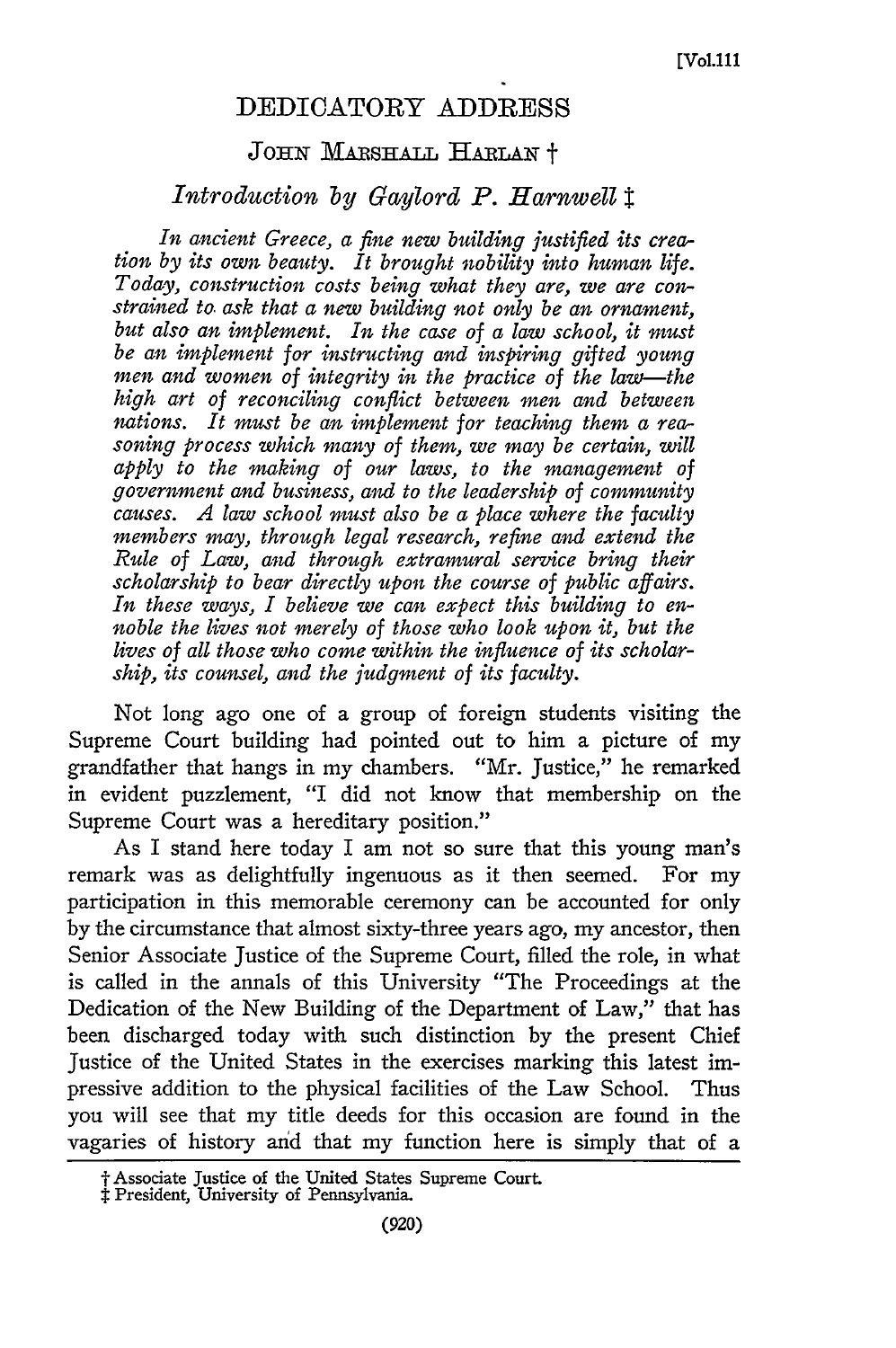supernumerary. I can assure you, however, that I am finding this a very exhilarating experience and count it a high honor to be included on the rolls of this great University, without ever even having had to pass an examination.

My few remarks will be addressed particularly to the young men and women in whose service this Law School of course primarily stands. There has been no time in the history of our country when well trained lawyers in large numbers have been more needed. This is so not merely because of the complexities of modern society, in which laws and regulations increasingly touch the daily concerns of everyone from corporation president to housewife, but also because the qualities of mind that a sound legal education develops are much required in this chaotic period of history. We have to recognize that many people are looking more to the skills of the scientist than to the wisdom of the statesman for preservation of the peace. The wonders of science are daily becoming terrifying actualities in the relationships between nations, while the restoration of world order through the Rule of Law still, for the most part, remains a dream. Yet the Rule of Law must ultimately be made to prevail if civilization is to be released from an armed stalemate or preserved from the worse fate of self-destruction.

Happily, in the English-speaking world, the Rule of Law, according to its traditional local norms, continues to shine brightly. In this county our institutions have proved capable of grappling with the great problems which World War II left in its wake. We cannot claim that all of them have yet been solved, but it can be said with confidence that we shall succeed in our goals, unless through impatience or loss of sense of proportion we should attempt to shortcircuit the normal workings of our system. Surely society is entitled to look especially to us lawyers, whether on or off the bench, to keep our constitutional processes on even keel. May I suggest, necessarily in extremely summary fashion, three ways in which I believe these generalizations bear upon the circumstances and outlook of the present-day law student.

First, I would impress upon you the view that the orthodox legal curriculum has not lost any of its importance in the making of good lawyers. This is so because a lawyer lacking solid professional training is not likely to realize his full potentialities either at the bar or in the broader aspects of citizenship. The basic principles of private and public law which you are studying have mostly had long histories and their mastery will give you an understanding of what is meant by "ordered liberty" that cannot be so well gained in any other way.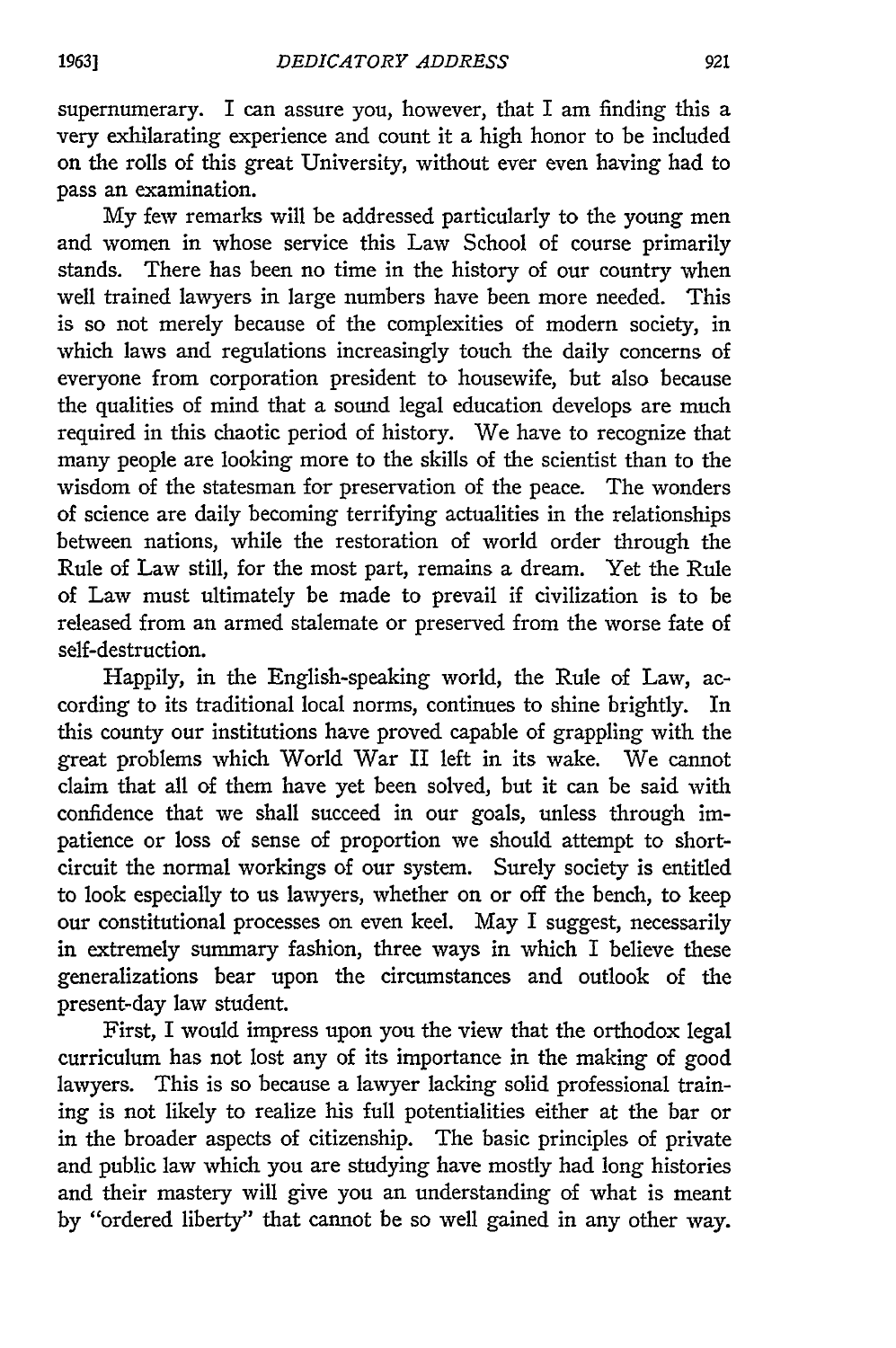A firm grasp of them will also engender disciplines of mind that fit the lawyer, beyond others, to judge the worth of appealing panaceas and to resist the excesses of the moment that an era like the present one is bound to produce. In a nutshell, what I am urging is that you will do well to devote your full energies to the hard core of the curriculum, eschewing at this stage of your development the temptation of becoming law reformers or political scientists, or of worrying about whether the Supreme Court with any change of membership is likely to become more "liberal" or "conservative."

Next, I venture an observation or two respecting your approach to the study of constitutional law. It is, I think, frequently overlooked that the Bill of Rights, even in the guardianship of the Supreme Court, is not the sole bulwark against the diminution or loss of things that are associated with what is called the American way of life. Three other factors are, I think, of equal, though perhaps less obvious, importance.

The first is the peculiar genius of our federal system under which we have achieved national solidarity and unparalleled strength and at the same time kept governmental authority workably diffused between the federal establishment and the states. The significance of that factor becomes increasingly apparent as the size of the federal bureaucracy continues to grow.

The second is the principle of diffusion of power within the federal government itself, under which the executive, legislative, and judicial branches of the government are each confined to their own spheres. History shows that if any of these branches of governmental authority undertakes unduly to intrude itself into the domain of another, the excursion will not long be tolerated.

The third factor is enlightened public opinion. With respect to decisions of the Supreme Court, the final expositor of the Constitution under our system, this factor is no less essential than in other aspects of the democratic process. Public enlightenment in this field is a function not merely of a free and responsible press, but also, and to an important extent, of the bar, to whom the public is entitled to look both for guidance in the understanding of constitutional decisions and leadership in respect for law. Given adequate enlightenment, which I am bound to say has too often been lacking in recent years, it disrespects the character of our people to suppose that they will not respond to the demands of a disciplined society. The American people know of course that their Constitution is not only a charter of basic individual rights but also an instrument of orderly government without which personal liberty would not long exist. They are also a fair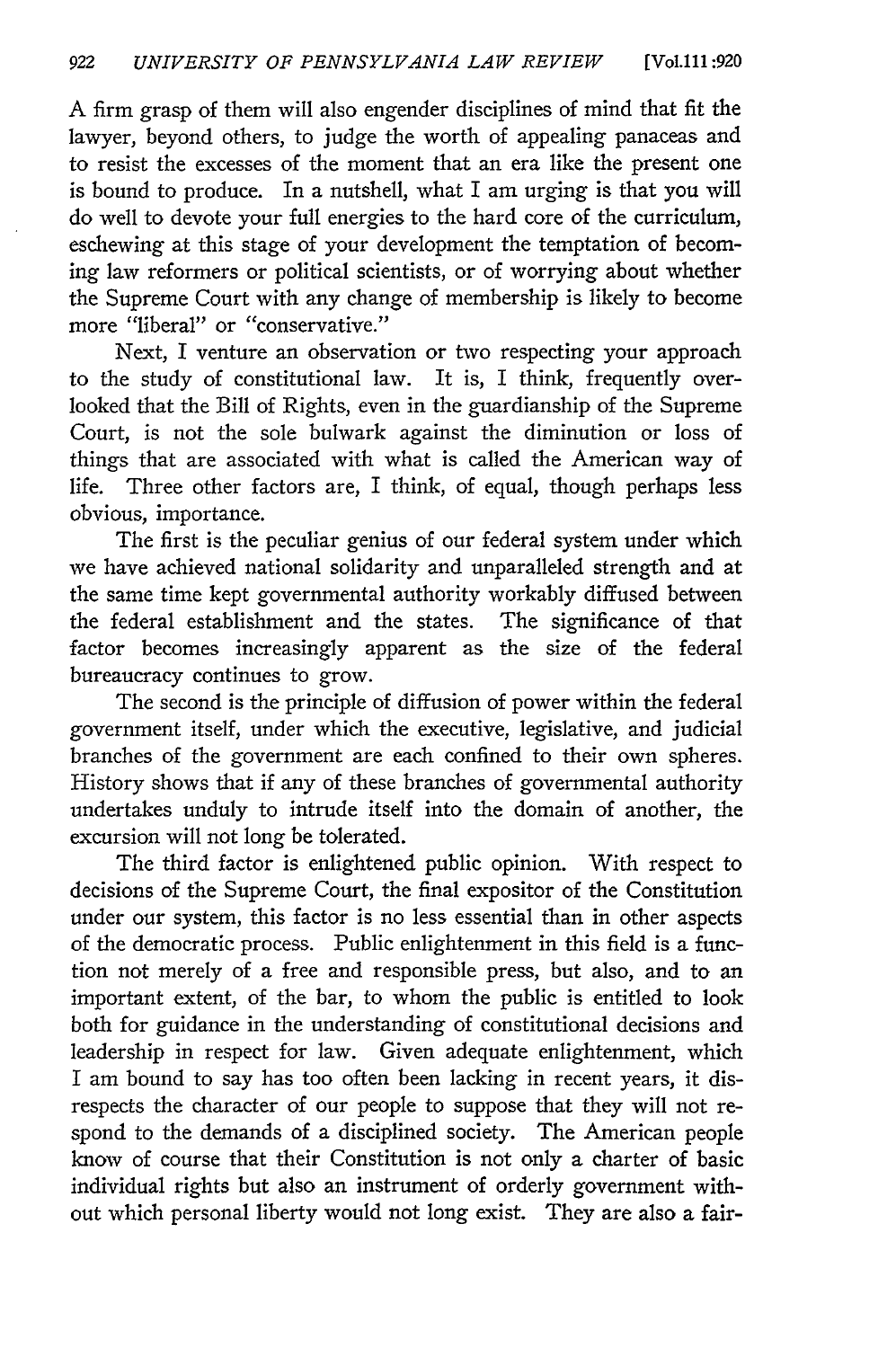minded people whose ultimate support can be counted on for any constitutional decision which, with due regard for the claims of history, is grounded on principles that are manifestly fair and right. To doubt these things is to foresee a future that has no anchors to the past.

The last thing I would say is on a somewhat different note, one in which you may even detect a certain amount of envy for those in your position. You will not, as was the case with most of your elders at the bar, have to wait long, perhaps not even a respectable amount of time, before opportunities of one kind or another will be knocking at the door. Whether it be in public or private endeavor, the able young lawyer is being sought after these days almost from the moment he leaves school, often indeed before he receives his parchment. For those of you who measure up the problem will be not to find worthwhile opportunities but to select the right ones, meaning by that those which give the best promise both of usefulness and of enriching personal development.

On this score I simply leave with you two thoughts. Those of you who choose to begin your careers in public service will do well not to overstay your initial tour of duty, for in whatever field your ultimate metier may be found, the exacting disciplines of private practice are something that, in my opinion, should not be missed or postponed too long. Those of you who, on the other hand, begin in private practice will not, I hope, foreclose yourselves from at least a measure of public service at some stage of your careers. Your country should be able to count on that, and I can assure you, though not perhaps with as weighty authority as others on this platform, that such service carries its own special satisfactions.

Let me close with a passage from the ancient Chinese philosopher, Confucius. Though written many centuries before the dawn of democracy, it seems to me to fit well the needs of a free society in these turbulent times when the importance of individual excellence is too often lost sight of through preoccupation with the grandiose.

- The ancients who wished to illustrate illustrious virtue throughout the empire first ordered well their own States.
- Wishing to order well their States, they first regulated their families.
- Wishing to regulate their families, they first cultivated their persons.
- Wishing to cultivate their persons, they first rectified their hearts.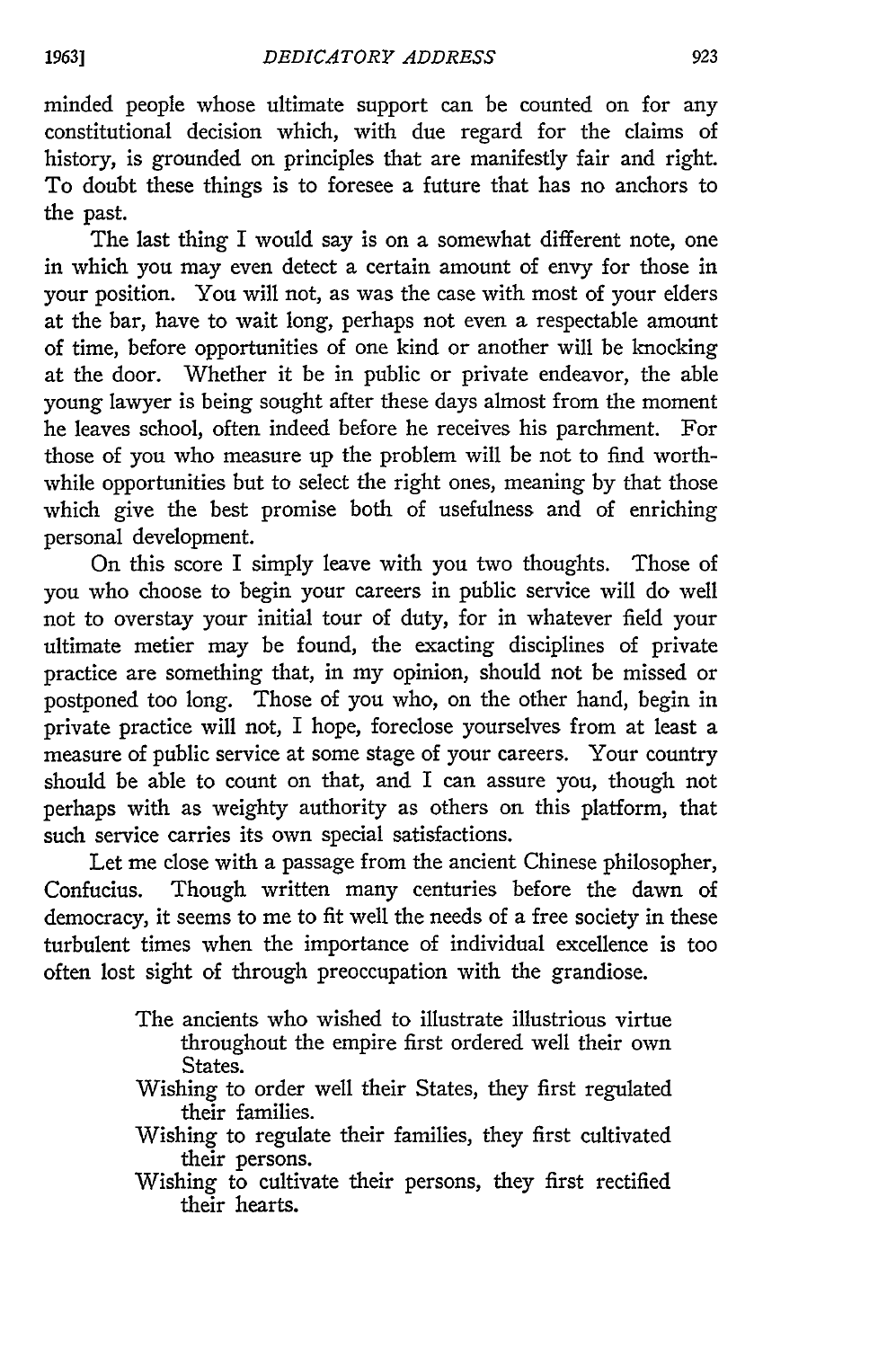Wishing to rectify their hearts, they first sought to be sincere in their thoughts.

Wishing to be sincere in their thoughts, they first extended to the utmost their knowledge.

Such extension of knowledge lay in the investigation of things.

Things being investigated, knowledge became complete.

- Their knowledge being complete, their thoughts were sincere.
- Their thoughts being sincere, their hearts were then rectified.
- Their hearts being rectified, their persons were cultivated.
- Their persons being cultivated, their families were regulated.
- Their families being regulated, their States were rightly governed.
- Their States being rightly governed, the whole empire was made tranquil and happy.
- From the emperor down to the mass of the people, all must consider the cultivation of the person the root of *every thing besides.*
- It cannot be, when the root is neglected, that what should spring from it will be well ordered.
- It never has been the case that what was of great importance has been slightly cared for, and, at the same time, that what was of slight importance has been greatly cared for.'

I have appreciated the privilege of addressing you, and know that this new building will enhance the carrying on of the great traditions of this Law School.

#### **RESPONSE**

## JEFFERSON B. FORDHAM<sup>+</sup>

This bright, altogether pleasant, and functional building is the fruition of a common enterprise to which many hands have contributed. It is my privilege to acknowledge with warm appreciation what the friends of the School have done for it. We of the School are grateful to the President and Trustees for their continuing encouragement and for much tangible assistance through the University's

**<sup>1</sup>**Confudus, *The Great Learning,* from the BooK **OF** RITUAL, in 1 **LEGGE, THE** CHINESE CLASSICS 221-23 (1861). (Paragraphing of original altered.)

j" Dean and Professor of Law, University of Pennsylvania Law School.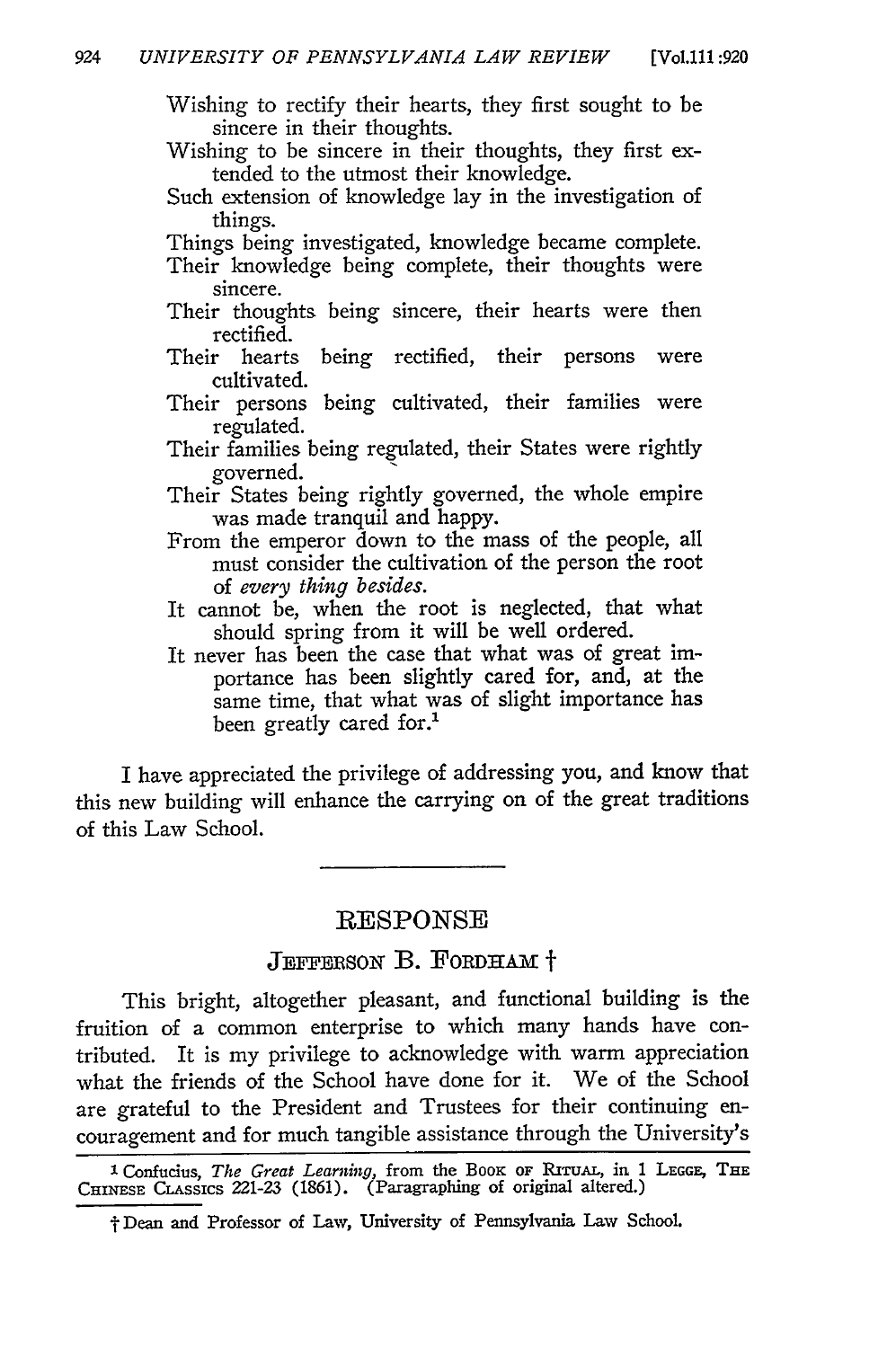Development Office and otherwise. To Chairman Ernest Scott and the other members of the Law School Advisory Board profound thanks are due. When faced with the familiar but always depressing word that revised cost figures exceeded available funds, the members of the Law Board bridged the gap largely from their own personal resources. The largest single contribution in aid of the project was made by Mr. Lammot duPont Copeland, a non-lawyer trustee. His response to the Law School's needs was both heartwarming and crucial. We are immensely grateful to him and all the other non-alumni contributors, and many there were.

It is to the alumni that special acknowledgement is to be made. Their leaders animated and directed the fund-raising enterprise with extraordinary devotion and staying power, and the alumni as a group provided the bulk of the funds. I salute their leaders-General Chairman Robert L. Trescher, Law Board Chairman Ernest Scott, Development Fund Vice-Chairman Robert M. Bernstein, and all the rest. The School is enduringly grateful for the vital concrete assistance and equally so for the loyalty and confidence which that assistance manifested. In a just sense, as I have said on another occasion, this building is a functional, tangible expression of the devotion of the alumni and their faith in the School's future.

As our visitors will have perceived, we are well along in the prosecution of a comprehensive physical plant program, but work remains to be done. First, dormitories for single male students and dining facilities for all Law School folk were provided. Then, as funds became available, this building was constructed as the teaching focus of the School. Yet to be done is the renovation of the original building as a center of research and scholarship. The raising of funds for this final phase is being conducted vigorously at the present time. It should be noted that housing for women and married students is comprehended in the University's general development plan.

This is hardly the occasion for a full projection of the Law School's gleam. I must undertake, however, to identify our sense of mission. Buildings, apart from aesthetics, are significant only as they serve in the prosecution of human activities.

It is always easy to say that the stress in an institution is upon quality, that there is constant striving for excellence. I yet say it for this School, and I believe that in doing so I express genuine commitment. What the faculty projects is a School of medium size-a maximum student body of 575, including graduate students, and a faculty numbering about thirty-five at the level of maximum enrollment. Such a student component would be at once large enough for a full-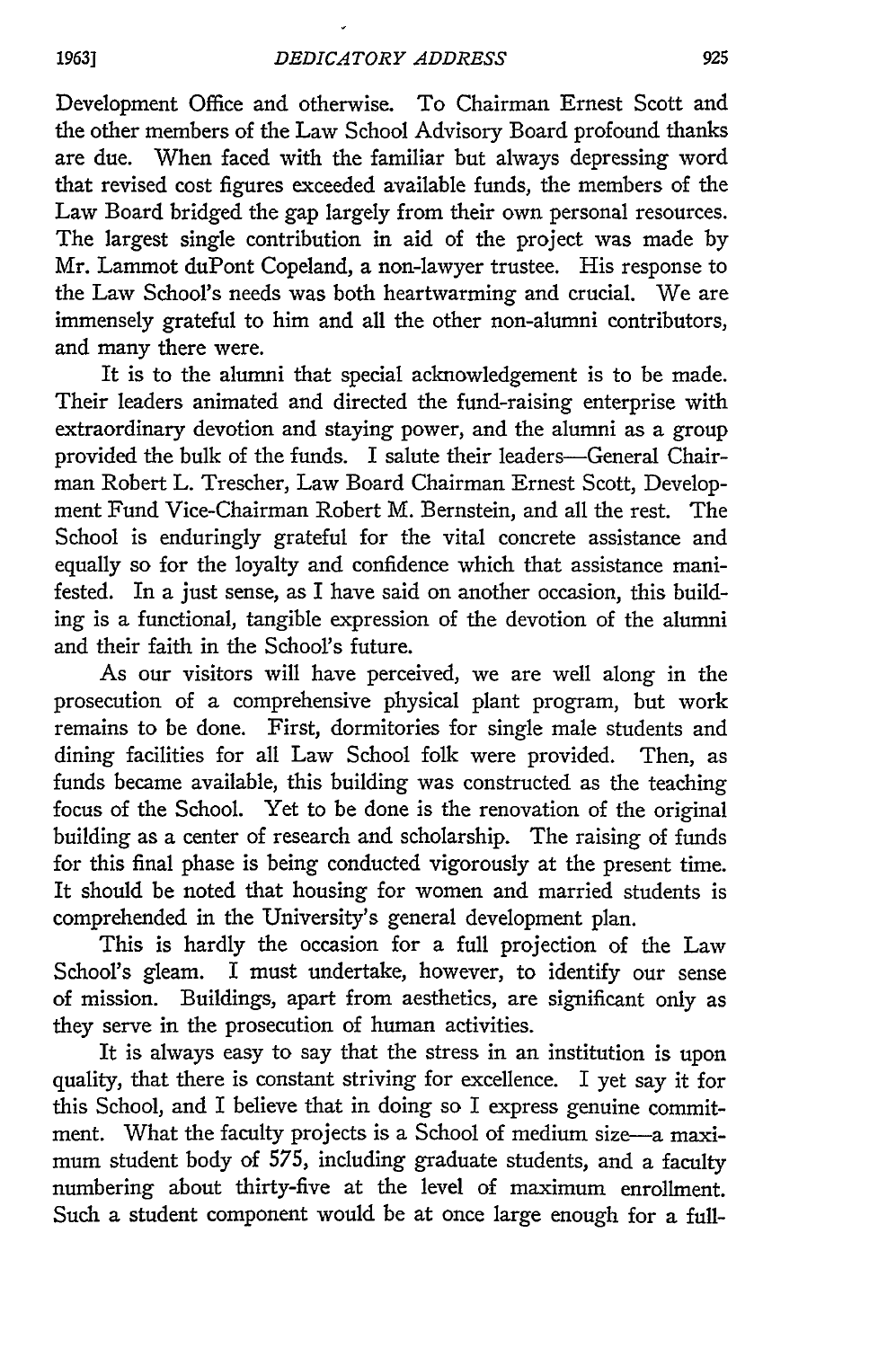scale program of rich and varied content and for the making of a significant institutional impact upon society and small enough for maximum formal and informal converse between teachers and students. The faculty would be large enough for a wide range of offerings, for much educational experimentation, for considerable sectionalization of courses, and for more than one faculty mind to be active in each major field.

There is and I think there will continue to be a compelling faculty preoccupation with the primary educational mission. The objective is to give the students maximum assistance in achieving in a high degree the intellectual competence demanded for the resolution of legal problems in adequate societal context and in gaining the breadth of perspective of and the depth of insight into the law, its institutions and processes. Certainly a curriculum and educational method directed to this objective can have all the range and the lively sensitivity to developments in the law and law practice that might be desired. What we want the students to get above all is a highly developed intellectual competence that can be employed effectively regardless of change in the law.

In this School scholarly research by faculty, students, and associated researchers is regarded as a principal function-a function intimately related to the educational effort. It may be possible for a person who engages not at all in independent research to do a stimulating job in a law school classroom, but I am certain that in general it is the teacher who digs that can be expected to enrich his teaching both with command of the subject and depth of insight. Careful, self-critical articulation of the fruits of research in published writing is important to the intellectual growth of the teacher, apart from the contribution to knowledge that may be involved. I am not referring to a wooden policy of publish or perish; the point, institutionally, is to assemble and hold together a genuine company of scholars and to provide the conditions most conducive to pursuit of research. At this day, one hardly need add that this embraces any form of research, whether resort to available legal and other materials or to empirical investigation, and whether a simple legal inquiry or an interdisciplinary undertaking. We are keenly conscious that legal problems must be viewed in social, behavioral, economic, and political contexts.

We envision increasingly important student participation in research. Student research already has a secure place in the educational program with a progression from simple, closely supervised work in the first year to mature relatively independent inquiry and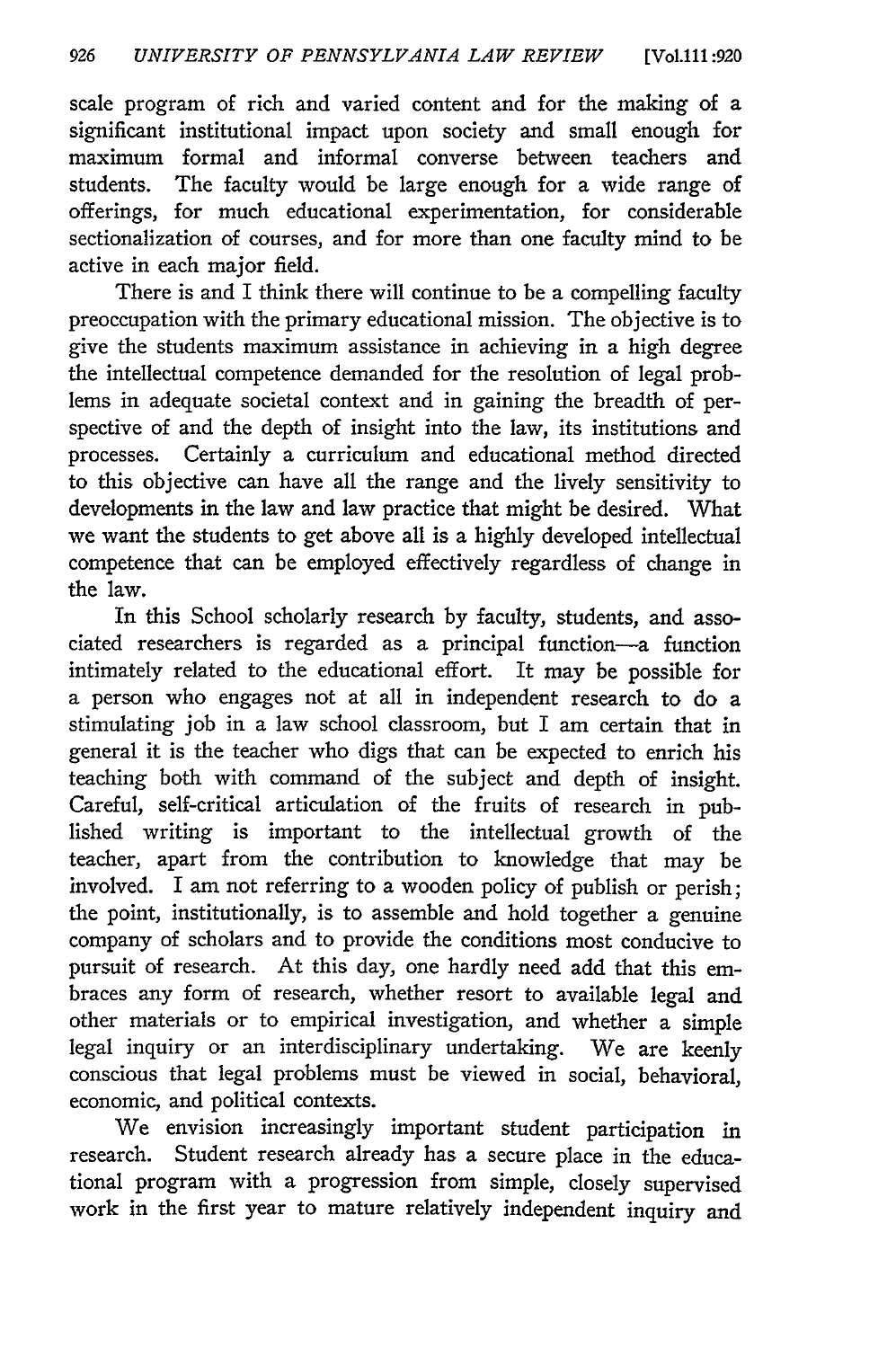writing in the third. I take pride in the fact that the students are making substantial contributions to legal learning through summer field studies and otherwise.

I should like to end with more specific reference to the theme of the dedication program. The theme, as Chief justice Warren has brought out so clearly in his convocation address, has compelling relevance to legal education. The first law of life is change. The rate and the magnitude of change in this generation are totally unmatched in all the history of man. If human society is to live under the Rule of Law, as we cherish it, there must be at once adaptability and a distribution of political and legal authority-of decision making, if you will-between various levels of human community on a basis which relates responsibility and authority to the actual reach of human problems.

In my view, we must look to the future, as well as the past, in the conduct of legal education and must give attention to human problems, present and emerging, particularly at those levels of community which have been the focus of discussion in these proceedings. Beyond this, a law school should make itself felt in the extension of the legal order through its research efforts and through the more direct participation of its people in public affars. A school equipped with the requisite human and other resources for its educational and research responsibilities will have the capacity for substantial, direct contributions to the development of the legal order in the larger sense with which we have been concerned. As I perceive the role of this Law School in the drama of legal development, its stage is set in the world theatre of human affairs.

## $\rm \overline{REMARKS}$

# ROBERT L. TRESCHER <sup>+</sup>

The new Law School building is the fulfillment of a long-standing dream of the Law School family, and it makes us extremely happy. I hope, therefore, that I may be pardoned for speaking proudly of the role of the alumni in that project. All who have worked with the alumni will agree with me that their sense of loyalty to the School is extraordinarily strong. Their loyalty is an expression of appreciation for the fine legal education that they have received at the hands of such eminent scholars and teachers as Pepper, Roberts, Lewis,

t Chairman, **Law School** Development Campaign.